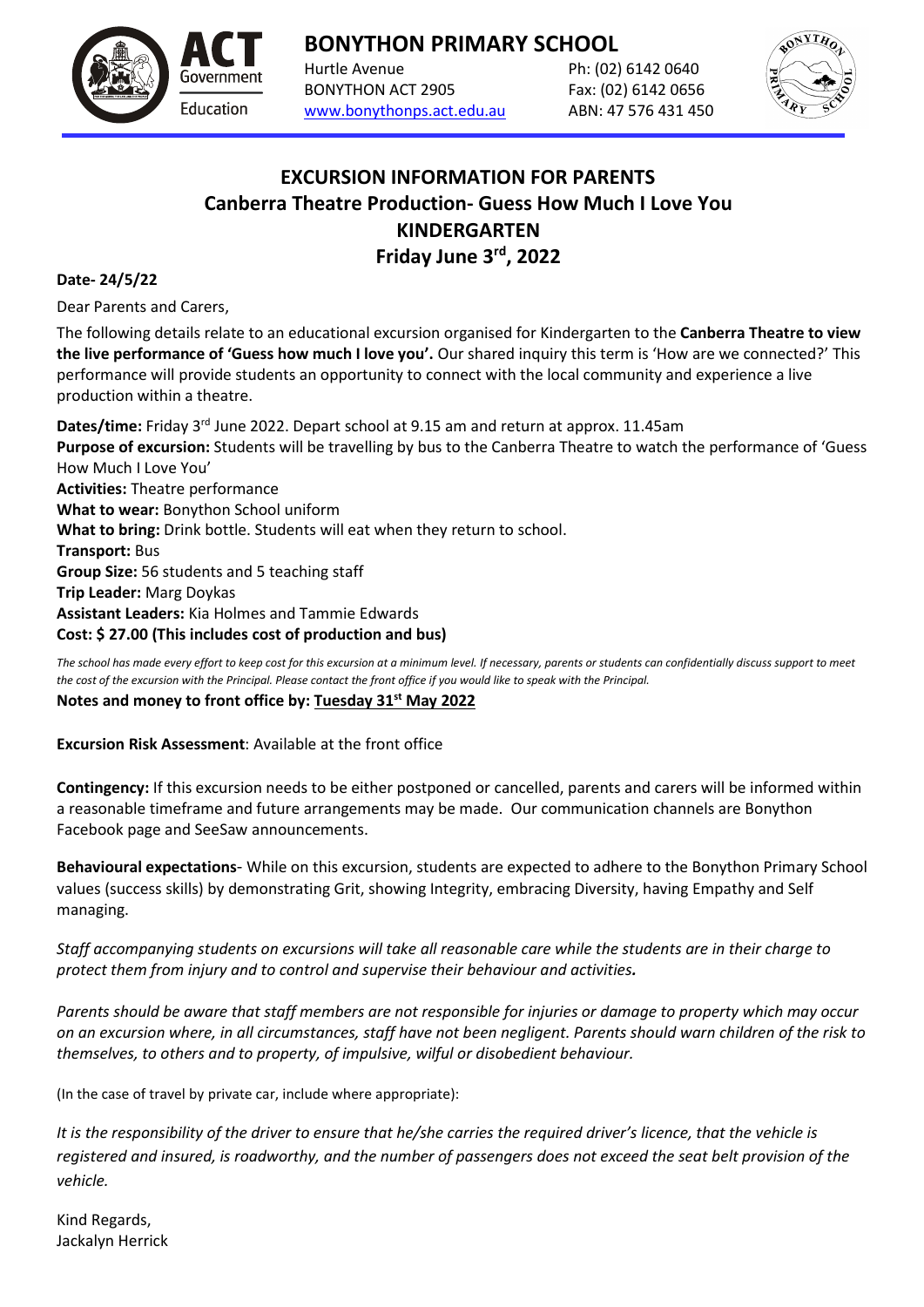# **EXCURSION PERMISSION NOTE FOR PARENTS Canberra Theatre Production- Guess How Much I Love You KINDERGARTEN** Friday June 3<sup>rd</sup>, 2022

I give permission for my child \_\_\_\_\_\_\_\_\_\_\_\_\_\_\_\_\_\_\_\_\_\_\_\_\_\_\_\_\_\_\_ in class \_\_\_\_\_\_\_\_ to attend the Bonython Primary School excursion **to the Canberra Theatre on Friday 3rd June 2022 travelling by bus** and other details as outlined in the Excursion Information for Parents (including contingency plans). I agree that in the event of the excursion being postponed my child can attend on a revised date.

*I agree to my child participating in the activities associated with this excursion mentioned previously. I have discussed with my child the need for expected behaviour on this excursion. I authorise the school to make arrangements for the welfare of my child (including medical or surgical treatment) in an emergency and I agree to meet the associated costs. I have provided to the school all medical information relevant to my child attending this excursion.*

*I agree that my child will be under the authority of the school for the duration of the excursion and that the school is authorised to return my child to school or home at my expense if the school considers that circumstances warrant such action. I give permission for my child to travel by private car, driven by a staff member or parent, in an emergency.* 

The [Medical Information and consent](https://www.education.act.gov.au/publications_and_policies/implementation-documents/school-and-corporate-policies/school-activities/excursions/excursions-policy/attachment-4-medical-information-and-consent-form) form only needs to be completed once/year prior to the first excursion unless there are changes to the details on this form. Are there any changes to this form?

Yes  $\Box$  No  $\Box$ 

|          | If yes, an updated Medical Information and Consent Form is required to be completed (available through the front |  |  |
|----------|------------------------------------------------------------------------------------------------------------------|--|--|
| office). |                                                                                                                  |  |  |

Will your child require medication to be administered during the excursion (e.g. allergy medication, pain relief)?

Yes  $\Box$  No  $\Box$ 

If yes, please complete a *Medication Authorisation and Administration Record* (available through the front office).

Is there any additional information you need to provide to support your child's participation in this excursion?

Yes  $\Box$  No  $\Box$ 

If yes, please provide these details

| <u> 1989 - John Stone, Amerikaansk politiker (* 1989)</u>    |  |
|--------------------------------------------------------------|--|
|                                                              |  |
|                                                              |  |
|                                                              |  |
| Please provide the following information:                    |  |
| Medicare No: _________________________________               |  |
|                                                              |  |
|                                                              |  |
|                                                              |  |
| Parents are responsible for ambulance costs outside the ACT. |  |
|                                                              |  |
|                                                              |  |